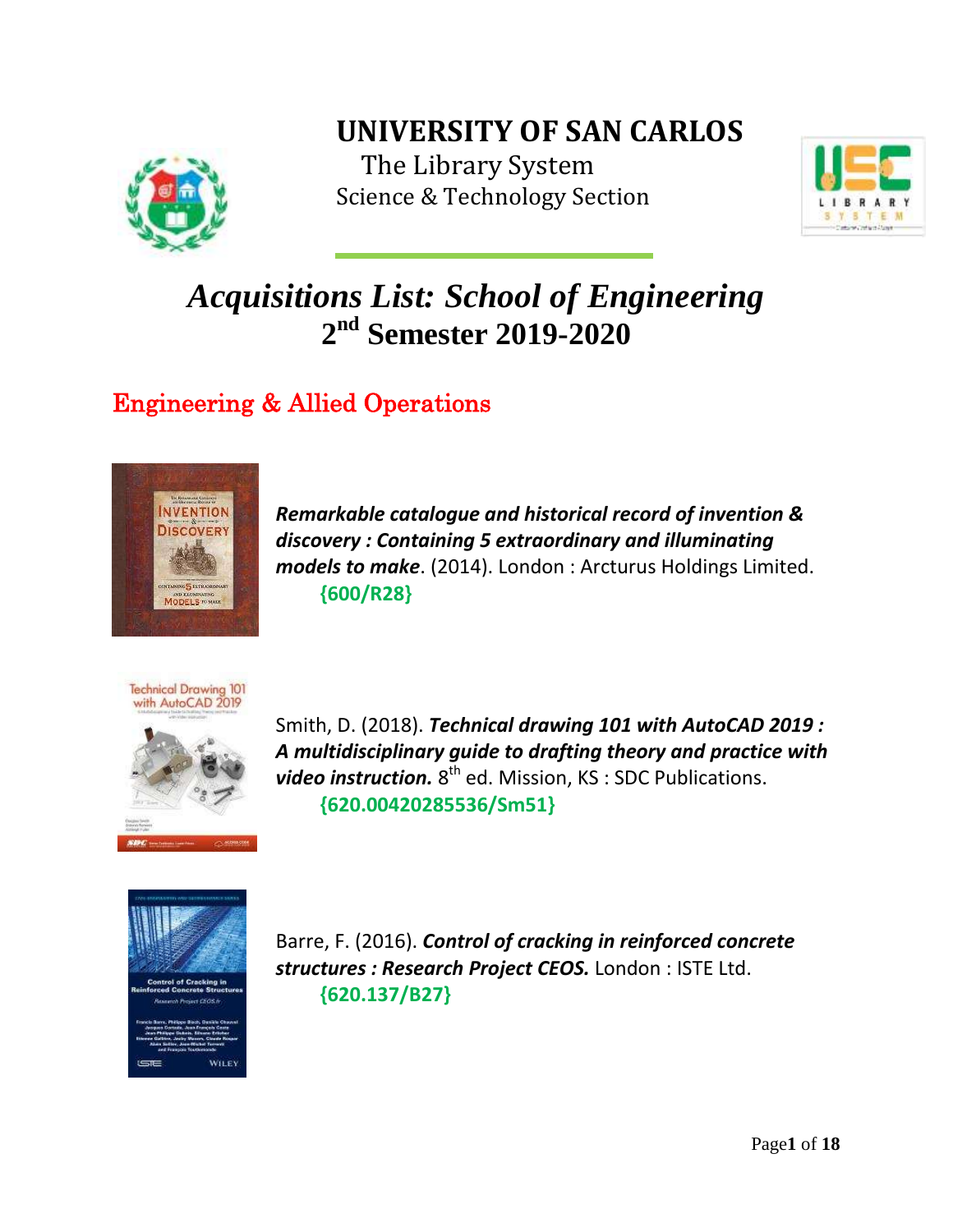

Bies, D. (2018). *Engineering noise control*. 5<sup>th</sup> ed. Boca Raton : CRC Press, Taylor & Francis Group.  **{620.23/B47}**



Mori, Y. (2017). *Mechanical vibrations : Applications to equipment.* London : ISTE Ltd. **{620.3/M82}**

### Computer Engineering & Related Subject Area



Friendly, M. (2016). *Discrete data analysis with R : visualization and modeling techniques for categorical and count data*. Boca Raton, FL : CRC Press, Taylor & Francis Group.

 **{001.4226/F91}**



McLoughlin, I. (2018). *Computer systems : An embedded approach*. New York : McGraw-Hill Education,  **{004.16/M22}**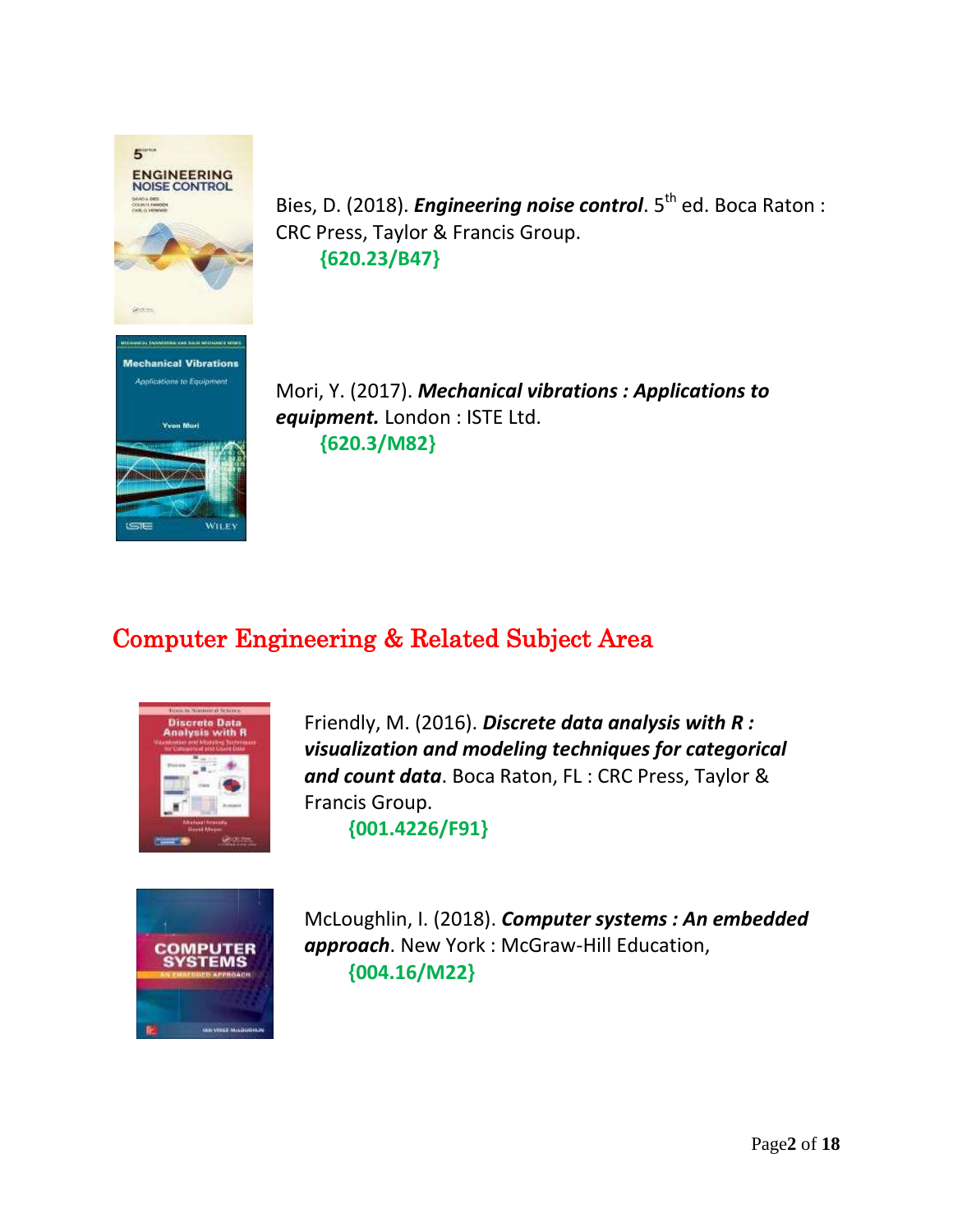

Tsiatsis, V. (2019). *Internet of things : Technologies and applications for a new age of intelligence.* **2<sup>nd</sup>ed. London,** United Kingdom : Academic Press is an imprint of Elsevier.  **{004.678/T78}**



Marinescu, D. (2018). *Cloud computing : Theory and practice*. 2<sup>nd</sup> ed. Cambridge, MA : Morgan Kaufmann is an imprint of Elsevier,  **{004.6782/M33}**



*Proceedings of the 2014 International Conference on Foundations of Computer Science : FCS 2014.* (2014). Las Vegas : CSREA Press.  **{004/P94}**



Vermaat, M. (2018). *Discovering computers 2018 : Digital technology, data and devices.* Australia : Cengage Learning.  **{004/V59}**



Lano, K. (2017). *Agile model-based development using UML-RSDS.* Boca Raton, FL : CRC Press.  **{005.1/L28}**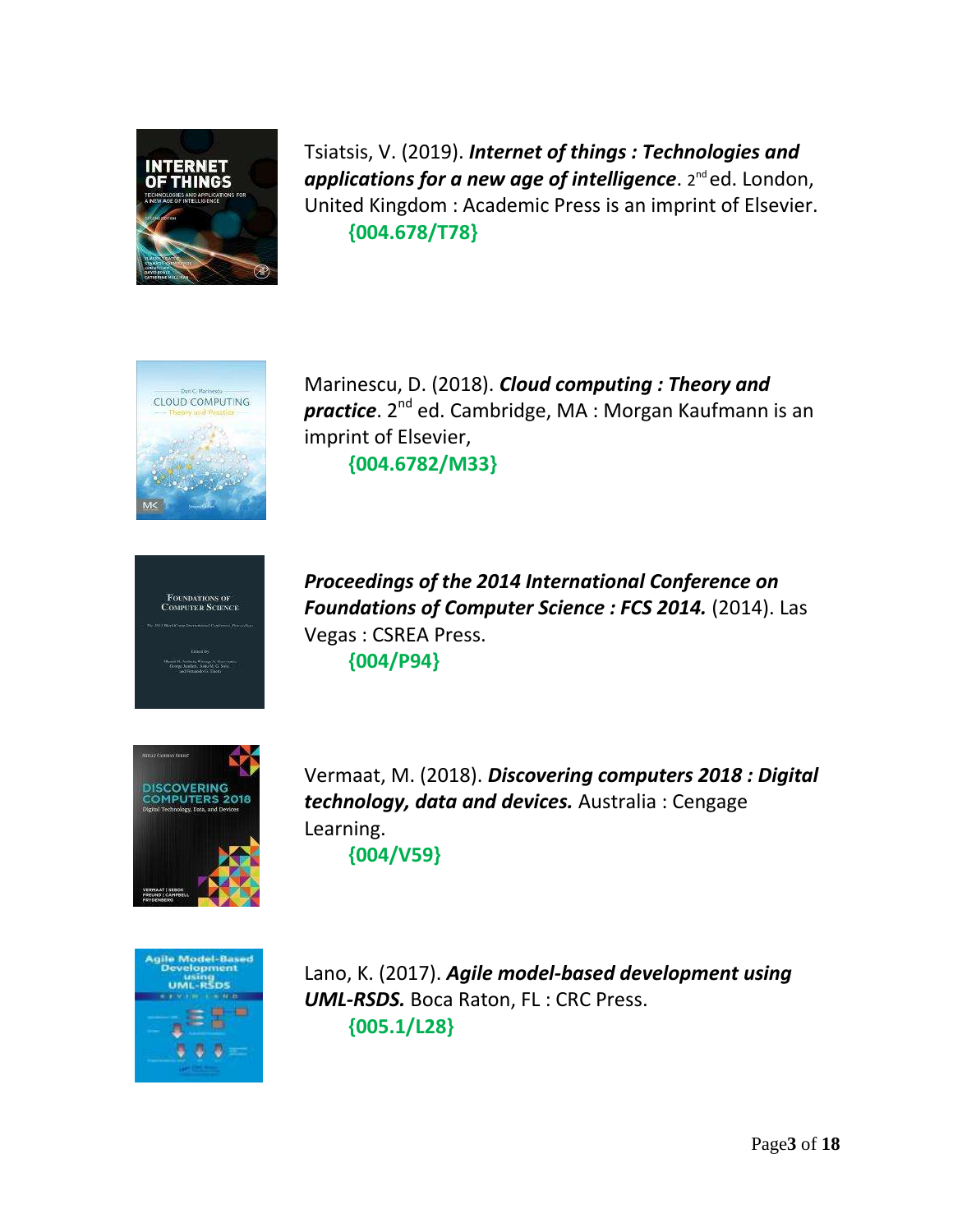*Fundamentals of programming languages*. (2018). New York, NY : Larsen and Keller,.  **{005.13/F96}**



Zhang, D. (2016). *R for programmers: Mastering the tools*. Boca Raton, FL : CRC Press, Taylor & Francis Group.  **{005.13/Z61}**



Farrell, J. (2019). *Java programming*. 9<sup>th</sup> ed. Australia : Cengage.

 **{005.133/F24}**



Johnson, M. (2018). *A concise introduction to programming in Python*. 2nd ed. Boca Raton : Taylor & Francis, CRC Press.  **{005.133/J63}**



Lambert, K. (2019). *Fundamentals of python : First programs*. 2<sup>nd</sup> ed. Australia: Cengage Learning Inc..  **{005.133/L17}**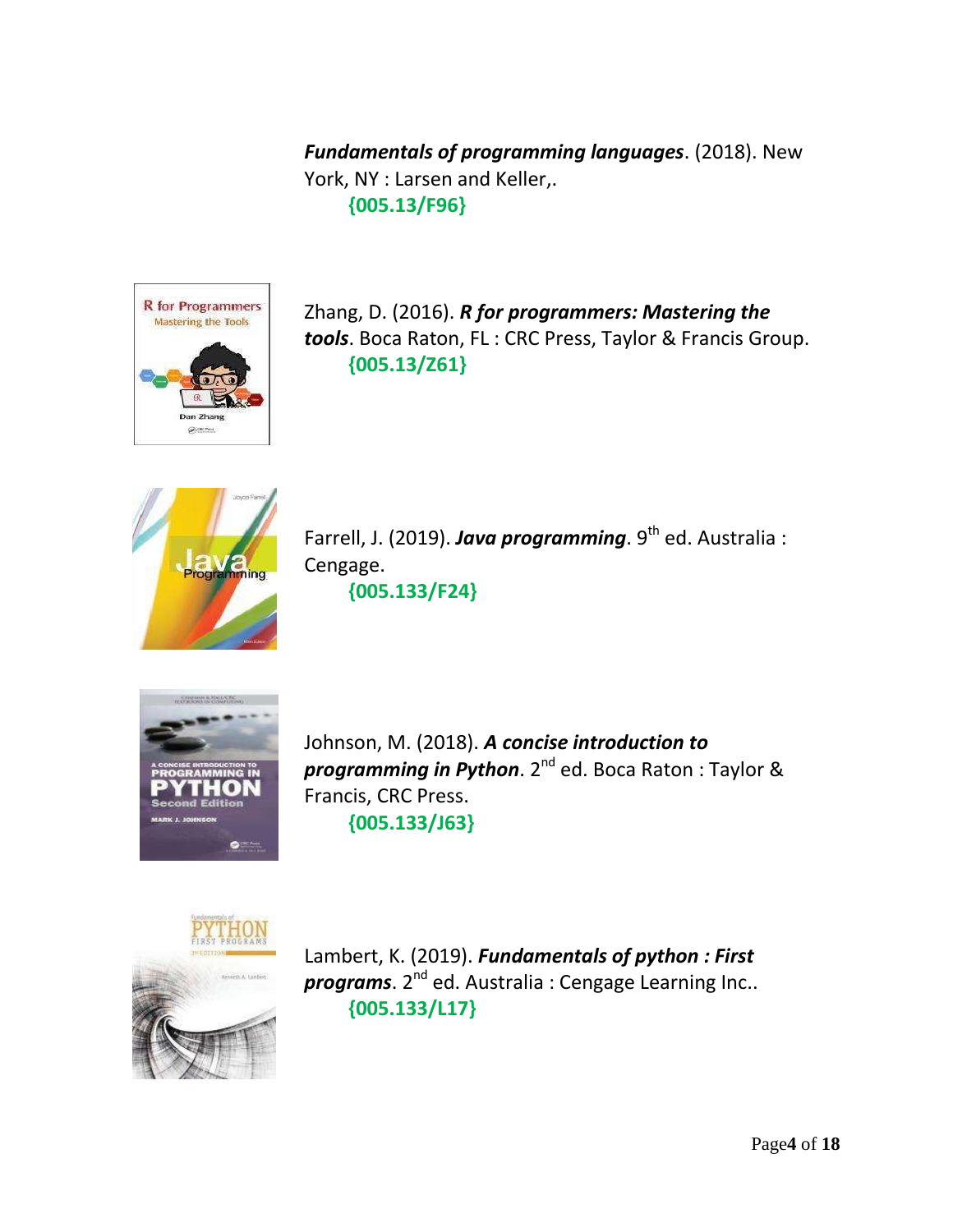

McAllister, W. (2017). *Programming essentials using java : A game application approach*. Dulles, Virginia : Mercury Learning and Information.

 **{005.133/M11}**



Sierra, K. (2018). *OCP Java SE 8 programmer II exam guide (Exams 1Z0-809)*. New York : McGraw-Hill Education.

 **{005.133/Si17}**



*Programming multicore and many-core computing systems.* (2017). Hoboken, New Jersey : Wiley.  **{005.275/P94}**



Saltz, J. (2018). *An introduction to data science*. Los Angeles : SAGE.  **{005.74/Sa37}**

*Artificial intelligence*. (2019). New York, NY : Clanrye International.  **{006.3/Ar78}**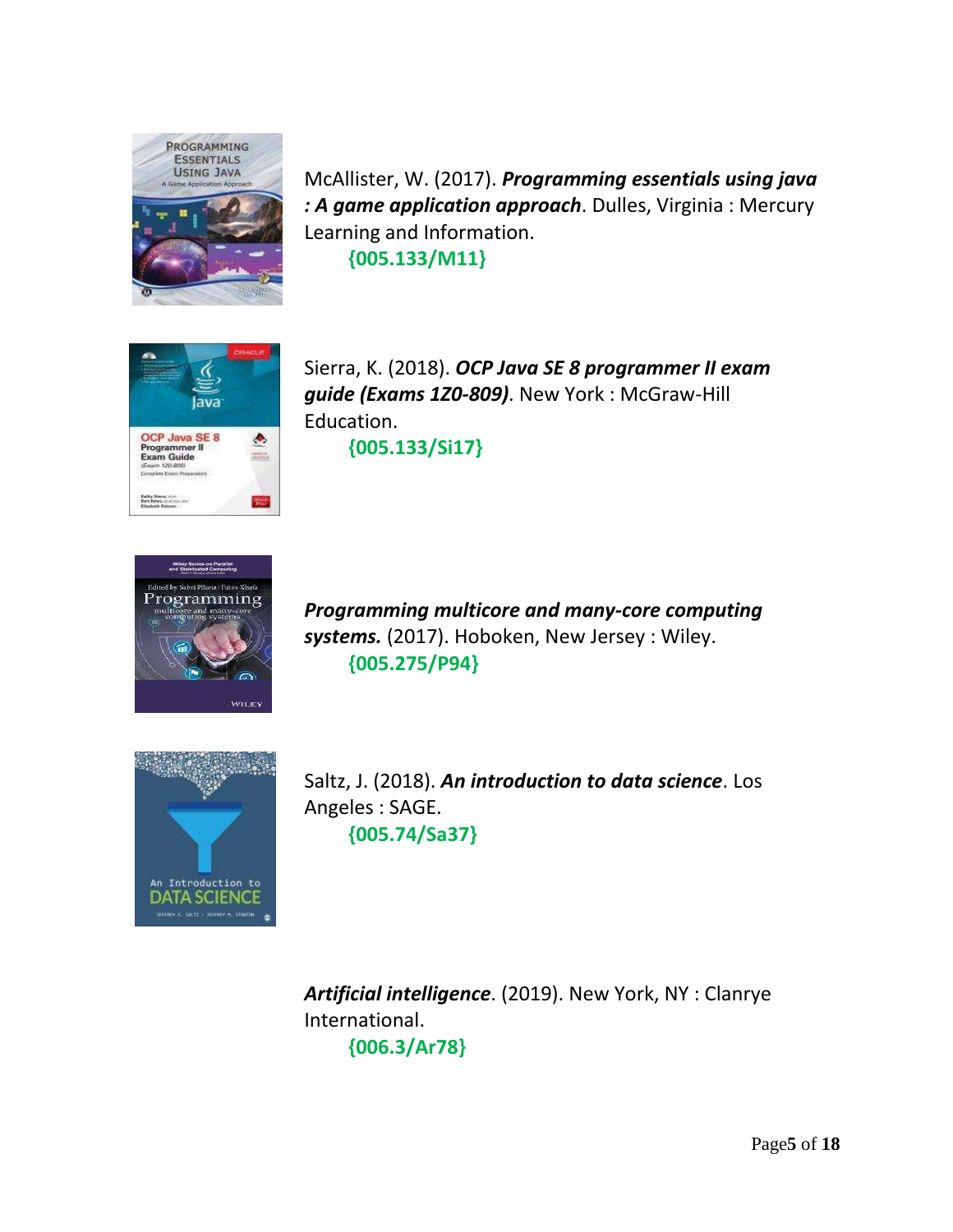

Lucci, S. (2016). *Artificial intelligence in the 21st century : A living introduction.* 2<sup>nd</sup> ed. Dulles, Virginia : Mercury Learning and Information.  **{006.3/L96}**



Knox, S. (2018). *Machine learning : A concise introduction*. Hoboken, New Jersey : Wiley.  **{006.31/K77}**





*Machine vision algorithms and applications.*(2018). 2<sup>nd</sup> ed. Germany : Wiley-VCH.  **{006.37/M18}**



Foundations of Program Design **VOTION** 



Lewis, J. (2015). *Java software solutions : Foundations of program design.* 8 th ed. Boston : Pearson Education Limited.

 **{006.76/L58}**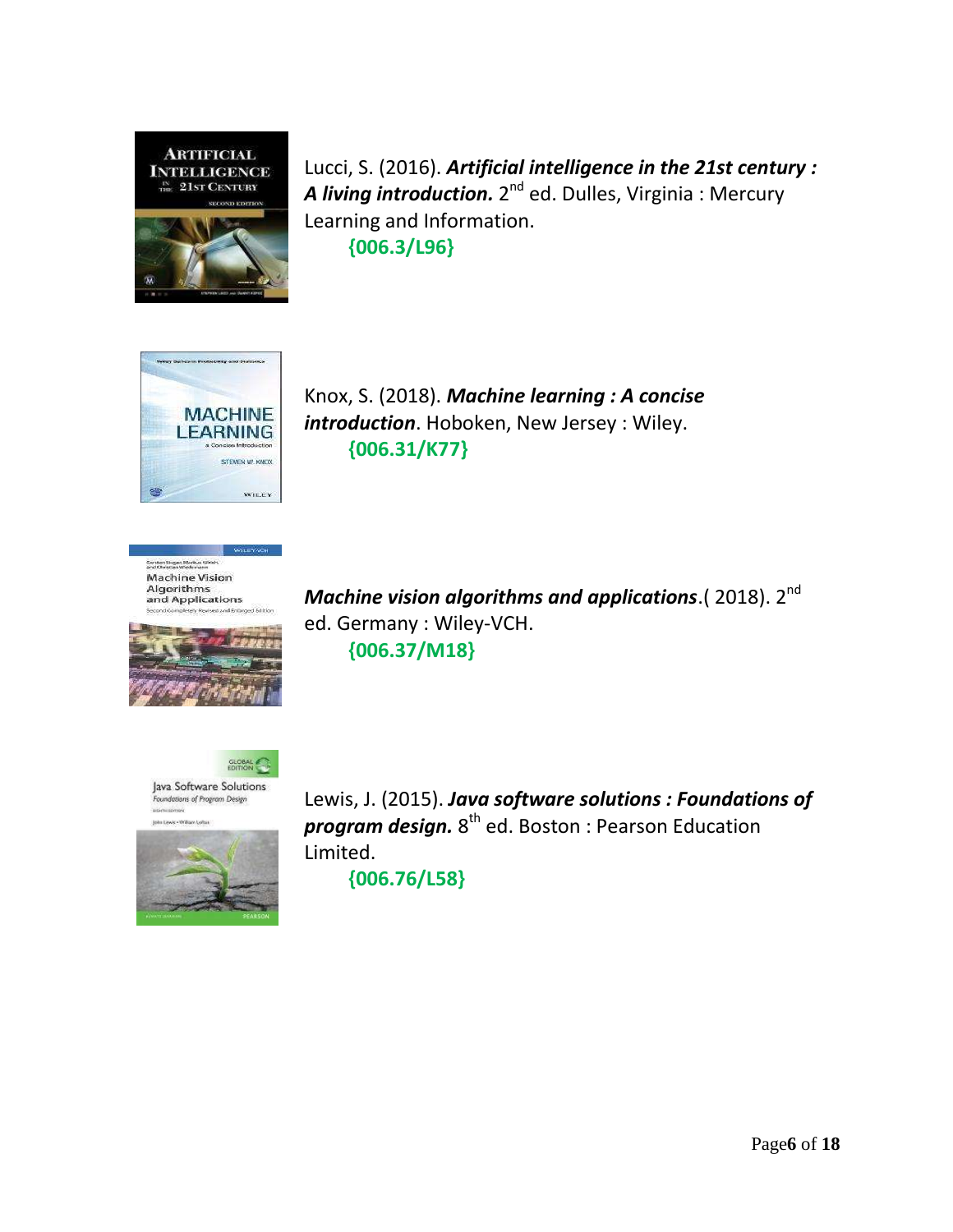### Electrical/Electronics & Communications Engineering & Related Subject Area



Gonzalez, R. (2018). **Digital image processing**. 4<sup>th</sup> ed. New York, NY : Pearson.  **{621.367/G58}**



Ndjountche, T. (2019). *CMOS amplifiers, comparators, multipliers, filters, and oscillators*. Boca Raton, FL : CRC Press/Taylor & Francis Group.  **{621.3815/N23}**



Chen, Y. (2019). *Energy harvesting communications : Principles and theories*. 1<sup>st</sup> ed. Hoboken, New Jersey : John Wiley & Sons, Inc.

 **{621.38232/C42}**



Huang, C. (2019). *Energy harvesting wireless communications*. 1<sup>st</sup> ed. Hoboken, New Jersey : John Wiley & Sons, Inc.  **{621.38232/H86}**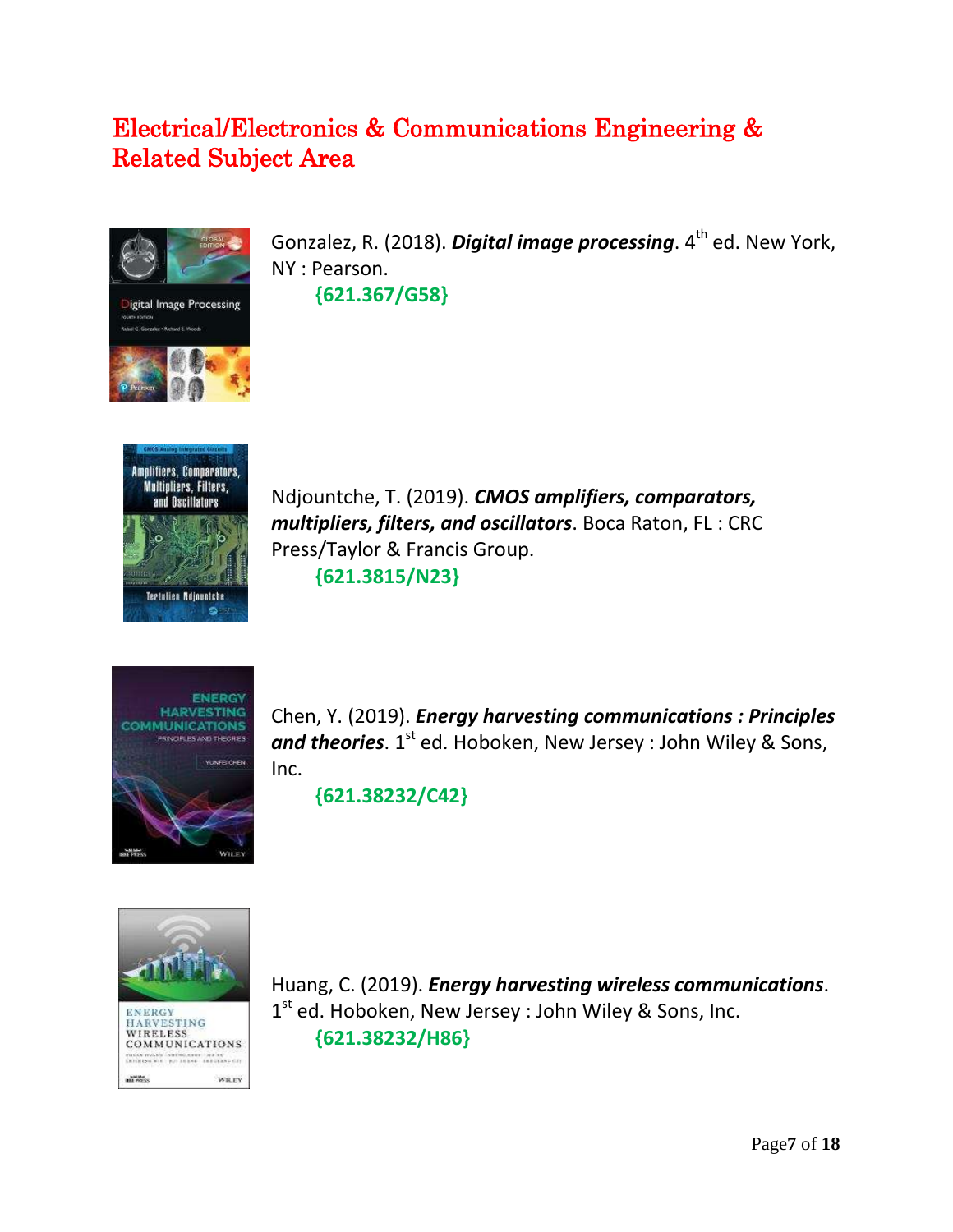

Gibson, D. (2019). *The art of mixing : A visual guide to recording, engineering, and production*. 3 rd ed. New York, NY : Routledge.

 **{621.38932/G35}**



Loar, J. (2019). *The sound system design primer.* New York, NY : Routledge.

**{621.389332/L78}**



Wakerly, J. (2018). **Digital design : Principles and practices**. 5<sup>th</sup> ed. New York, NY : Pearson Education. **{621.395/W13}**



*Switched reluctance motor drives : Fundamentals to*  applications. (2019). 1<sup>st</sup> ed. Boca Raton, FL : CRC Press/Taylor & Francis Group.  **{621.46/Sw67}**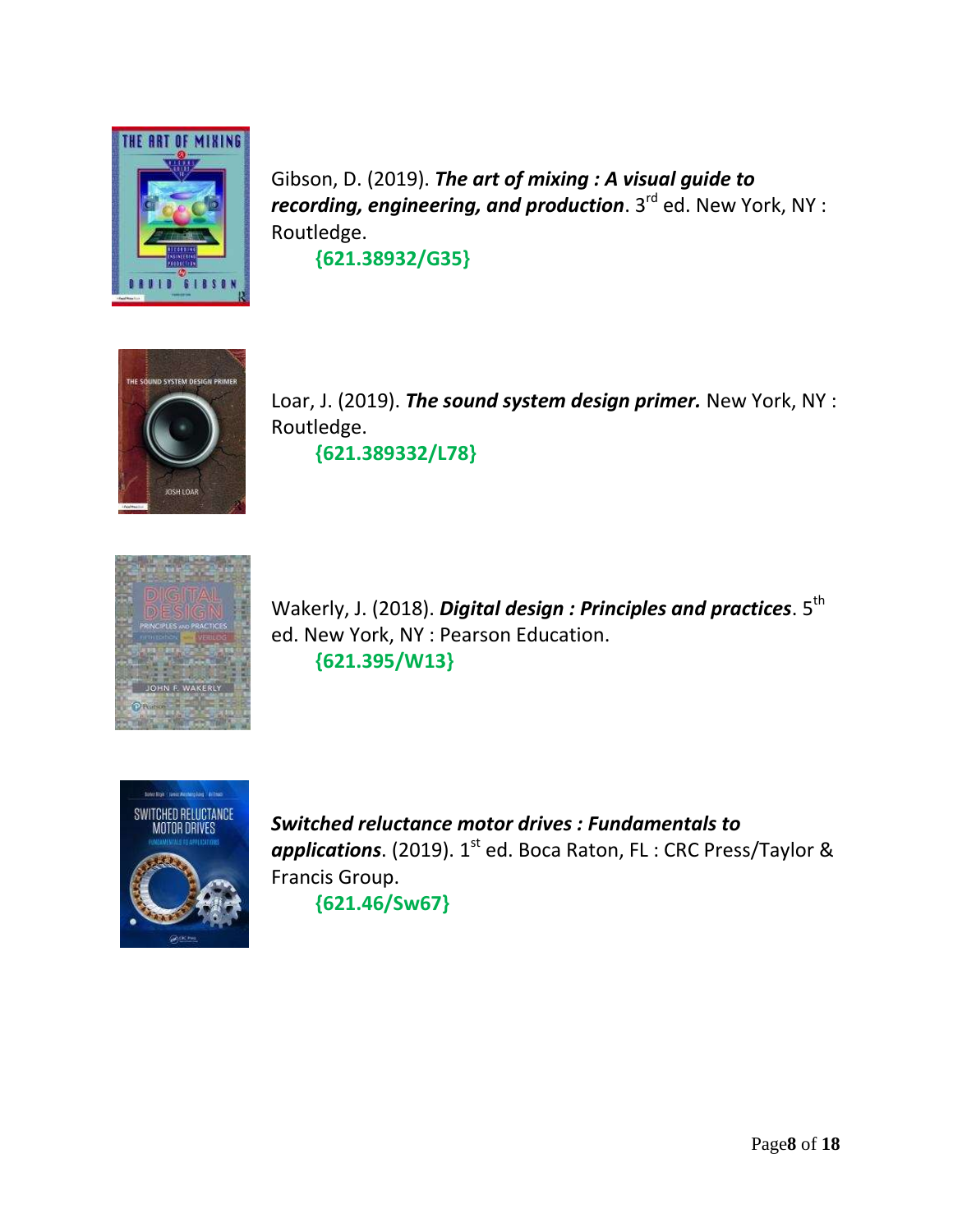### Civil Engineering & Related Subject Area



Whyte, J. (2018). **Virtual reality and the built environment**. 2<sup>nd</sup> ed. Milton Park, Abingdon, Oxon : Routledge.  **{624.0285/W62}**



Levy, S. (2018). Project management in construction. 7<sup>th</sup> ed. New York : McGraw-Hill Education.  **{624.0684/L57}**



*Sustainable construction technologies : Life-cycle assessment*. (2019). Oxford, United Kingdom : Butterworth-Heinemann is an imprint of Elsevier.

**{624.1/Su82}**



Schmitt, R. (2019). *Moving the earth : Excavation equipment,*  methods, safety and cost. 7<sup>th</sup> ed. New York : McGraw-Hill. **{624.152/Sch56}**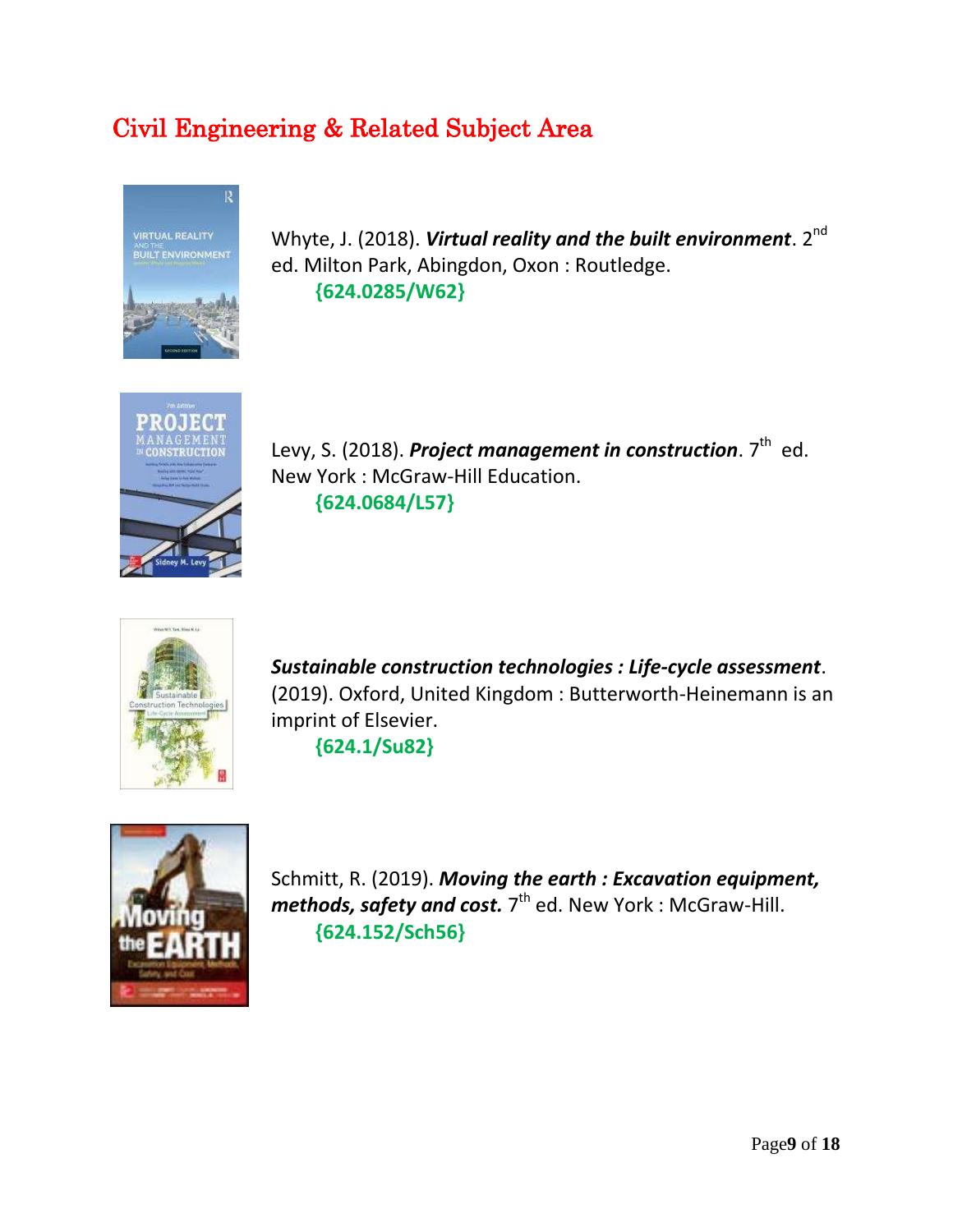

Anwar, N. (2017). *Structural cross-sections : Analysis and design*. Amsterdam : Elsevier.  **{624.1771/An95}**



Mamlouk, M. (2018)*. Materials for civil and construction engineers.* 4 th ed. Boston : Pearson. **{624.18/M31}**







Yun, B. (2019). *Underground engineering : Planning, design, construction and operation of the underground space*. London : Academic Press is an imprint of Elsevier.

**{624.19/Y92}**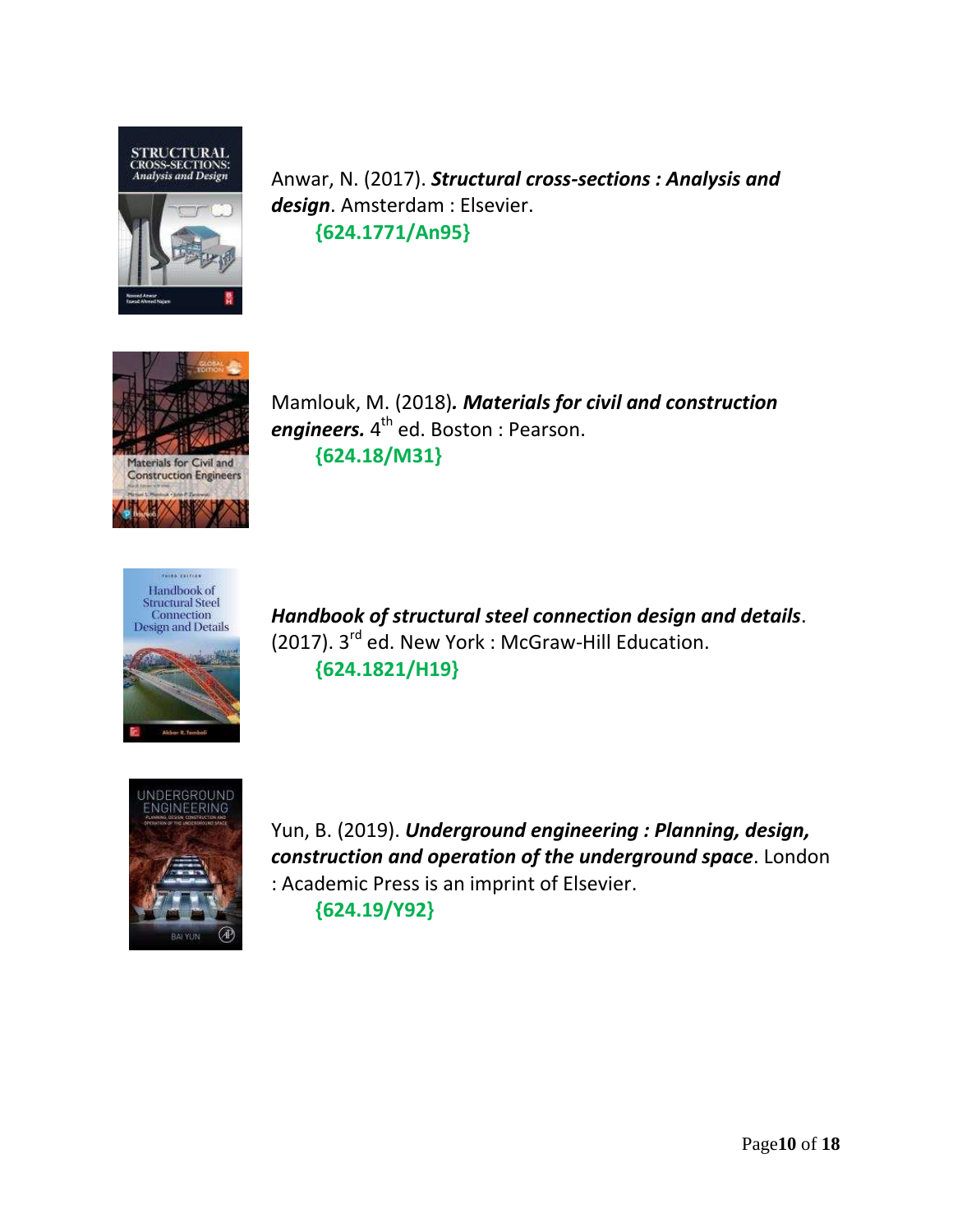

Hens, H. (2016). *Applied building physics : Ambient conditions, building performance and material properties.* **2<sup>nd</sup> ed. Berlin,** Germany : Wilhelm Ernst and Sohn. **{624/H39}**

Upadhyay, A.K. (2018). *Water supply and waste water engineering*. New Delhi, India : S.K. Kataria & Sons. **{628.1/Up12}**

![](_page_10_Picture_3.jpeg)

Datta, P. (2019). *Water harvesting for groundwater management : Issues, perspectives, scope, and challenges*. Hoboken, New Jersey : John Wiley & Sons. **{628.114/D26}**

*Wastewater treatment : Concepts and practices*. (2019). New York : Syrawood Publishing House. **{628.162/W28}**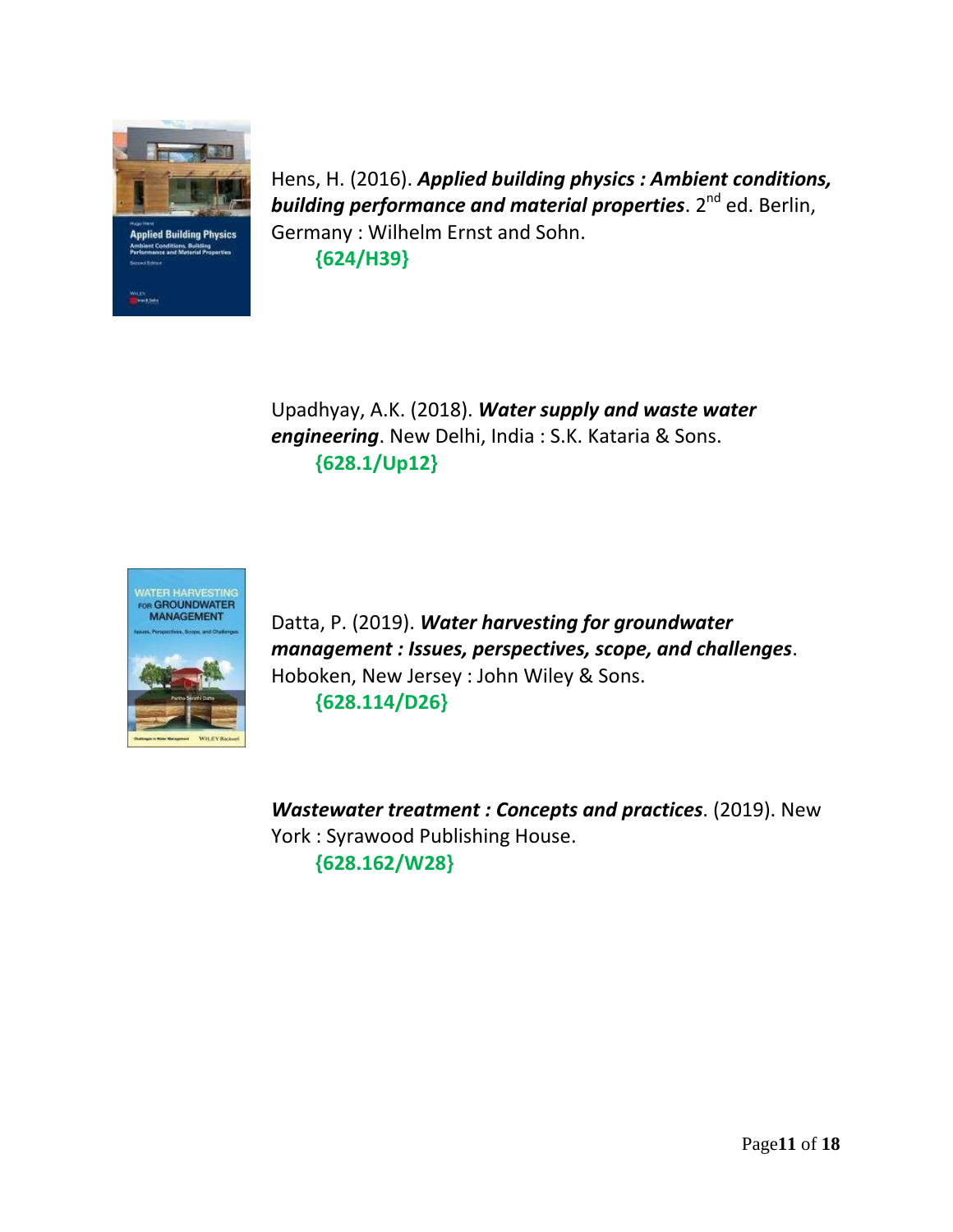![](_page_11_Picture_0.jpeg)

Shi, Z. (2018). *Structural resilience in sewer reconstruction : From theory to practice*. London, United Kingdom : Butterworth-Heinemann is an imprint of Elsevier. **{628.2/Sh61}**

![](_page_11_Picture_2.jpeg)

*Urban pollution : Science and management*. (2019). Hoboken, New Jersey : John Wiley & Sons. **{628.5091732 /Ur12}**

*Air quality monitoring and control strategies*. (2017). New York, NY : Larsen and Keller. **{628.53/Ai71}**

![](_page_11_Picture_5.jpeg)

Thornburg, D. (2018). *2018 international building code illustrated handbook*. New York : McGraw-Hill Education. **{690.0218/T39}**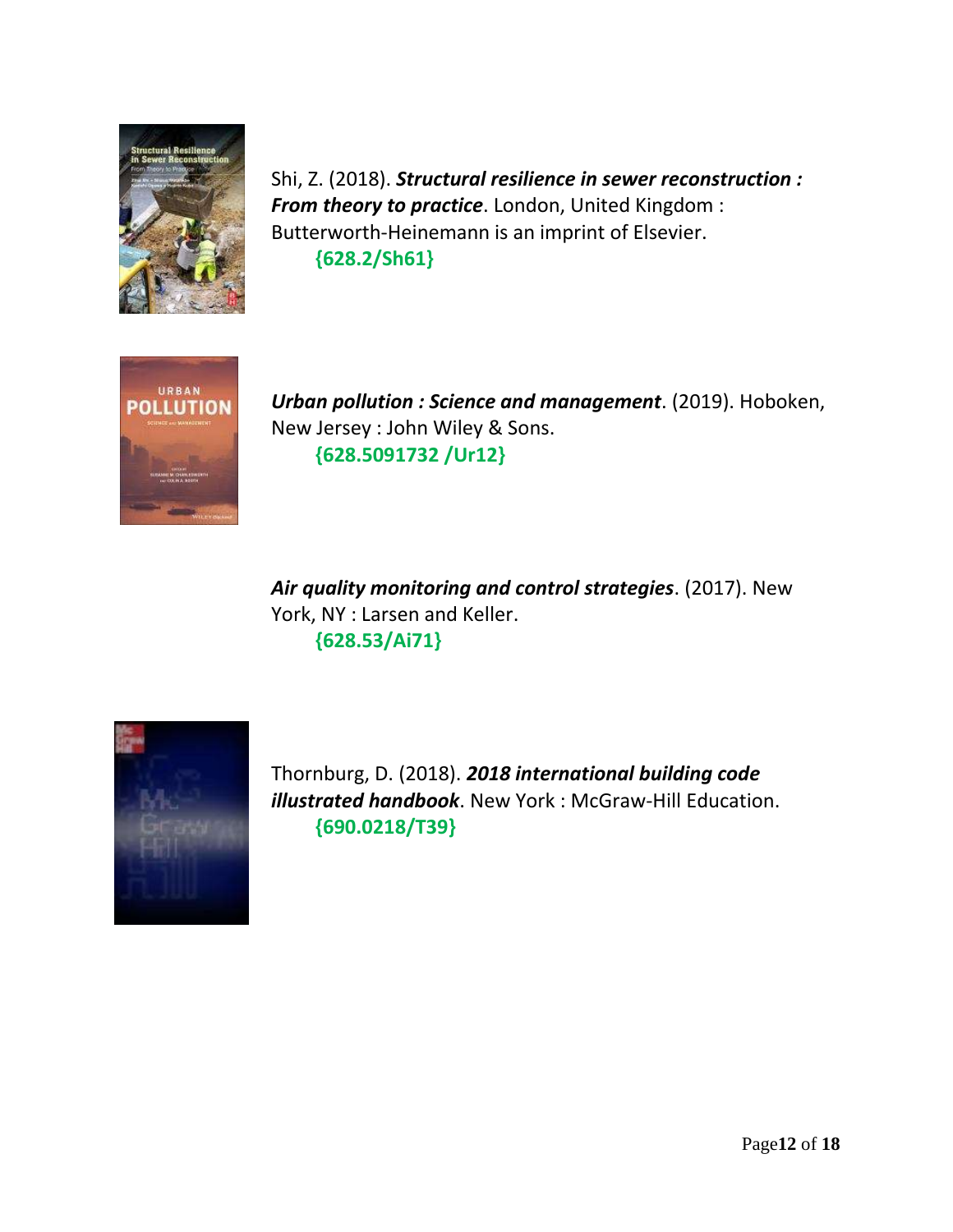![](_page_12_Picture_0.jpeg)

Eastman, C. (2018). *BIM handbook : A guide to building information modeling for owners, managers, designers, engineers and contractors*. 3<sup>rd</sup> ed. Hoboken, New Jersey : Wiley. **{690.0285/Es78}**

![](_page_12_Picture_2.jpeg)

Van Note, S. (2018). *Significant changes to the International residential code*. Australia : Cengage. **{690.8370218/V26}**

![](_page_12_Picture_4.jpeg)

Chew, M. Y. L. (2018). *Design for maintainability : Benchmarks for quality buildings*. Singapore : World Scientific Publishing Co. Pte. Ltd.

**{690/C42}**

Henderson, P. (2019). *Building design and construction systems*. New York, NY : Larsen and Keller. **{690/H38}**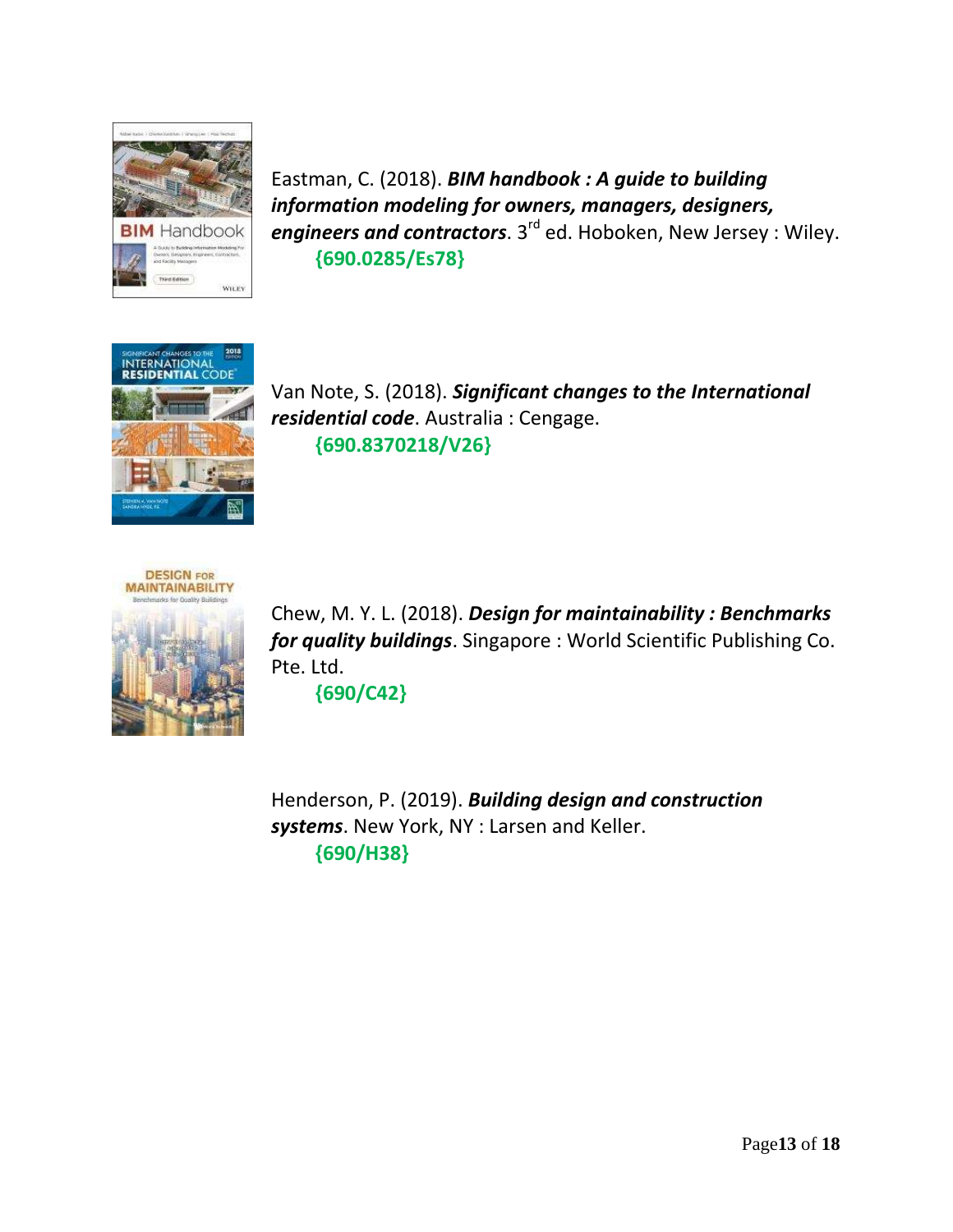![](_page_13_Picture_0.jpeg)

Performance Based<br>Building Design 2<br>From Timber-framed<br>Construction to Partition Walls

**Derektive** 

Hens, H. (2013). *Performance based building design 2 : From timber-framed construction to partition walls*. Berlin : Ernst & Sohn.

**{690/H39}**

![](_page_13_Picture_4.jpeg)

**Performance Based<br>Building Design 1** From Below Grade<br>Construction to Cavity Walls

markieren.<br>**D**essekoere

Hens, H. (2012). *Performance based building design 1*. Berlin : Ernst & Sohn. **{690/H39}**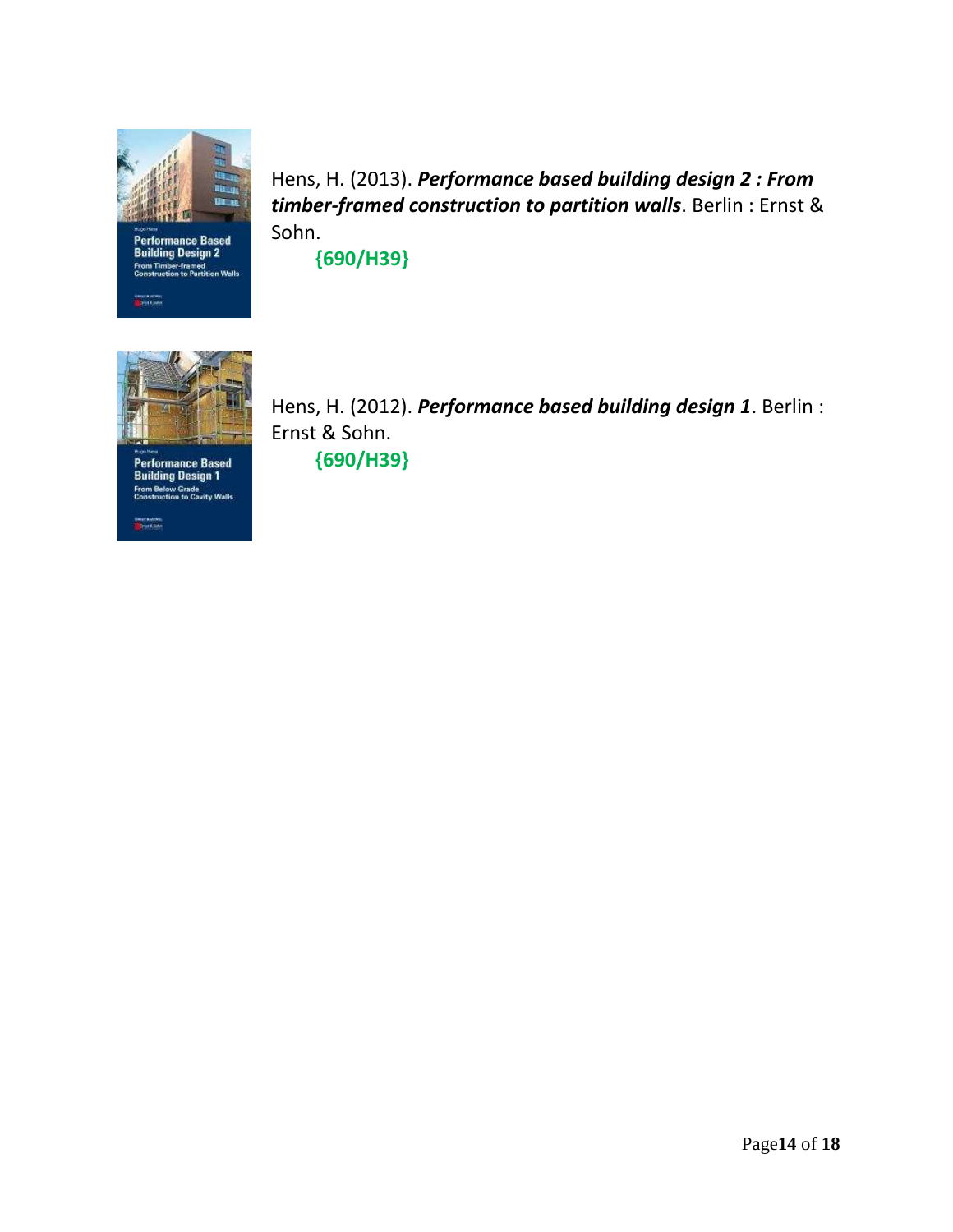### Mechanical Engineering, Manufacturing and Related Subject Area

![](_page_14_Picture_1.jpeg)

*Construction robotics*. (2019). Canada : Arcler Press.  **{629.892/C76}**

*Introduction to floriculture*. (2019). New York : Larsen and Keller.

 **{635.9/In89}**

Misra, K. (2018). *Physiology of flowering trees*. New Delhi, India : Biotech Books.  **{635.97713/M69}**

![](_page_14_Picture_6.jpeg)

Dixon, G. (2019). *Garden practices and their science.* New York, NY : Routledge.  **{635/D64}**

Industrial Engineering & Related Subject Area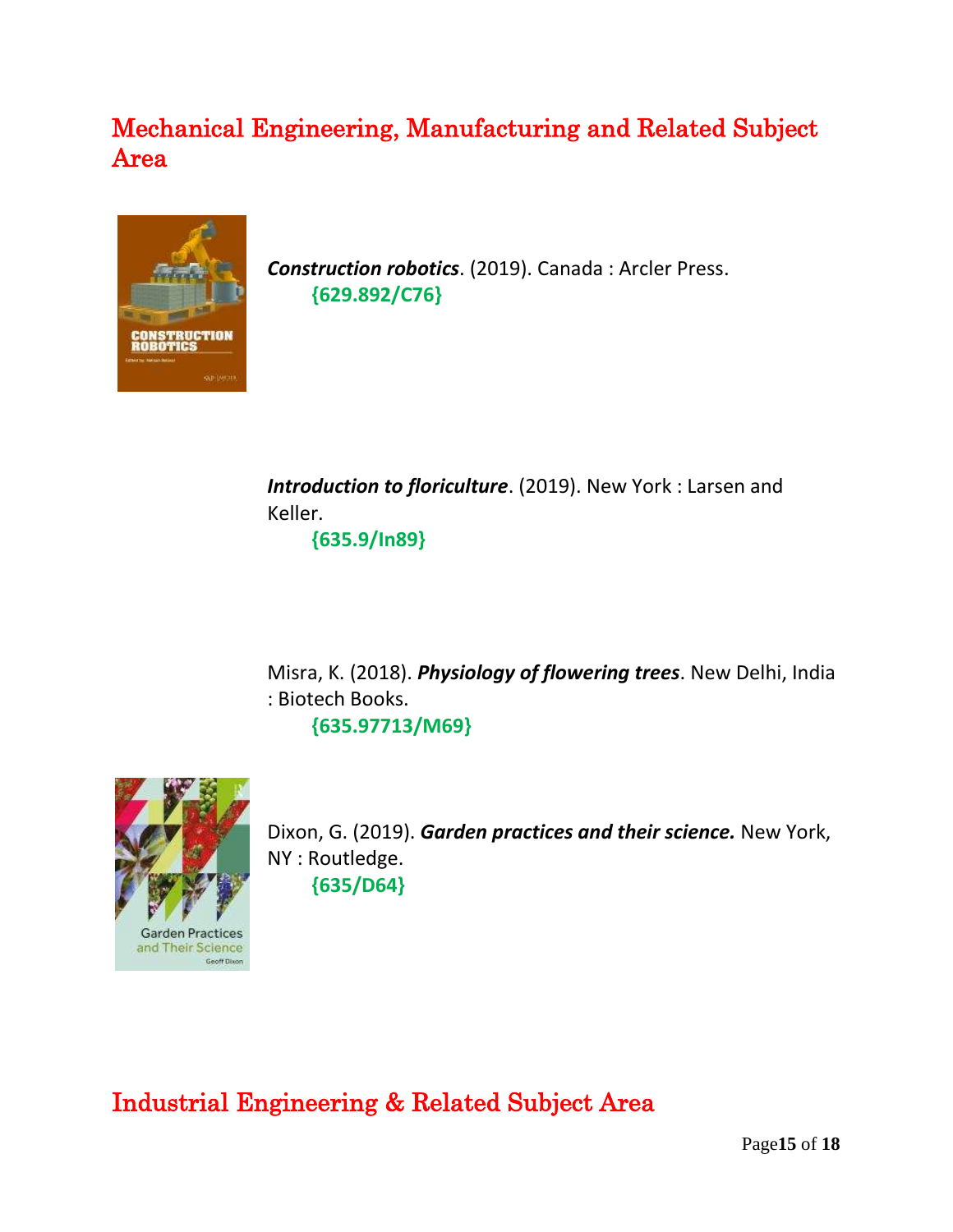![](_page_15_Picture_0.jpeg)

Griffin, R. (2020). *Organizational behavior : Managing people*  and organizations. 13<sup>th</sup> ed. Australia : Cengage.  **{658.3/G87}**

![](_page_15_Picture_2.jpeg)

Dean, P. (2017). *The bully-proof workplace : Essential strategies, tips, and scripts for dealing with the office sociopath*. New York : McGraw-Hill, Education. **{658.3045/D34}**

![](_page_15_Picture_4.jpeg)

*Destination facilitation : A travel guide to training around the world.* (2018). Alexandria, VA : ATD Press.  **{658.31224/D47}**

![](_page_15_Picture_6.jpeg)

Lundgren, R. (2018). *Risk communication : A handbook for*   ${\boldsymbol{communicating}}$  environmental, safety, and health risks.  $6^{\text{th}}$  <code>ed.</code> Hoboken, New Jersey : John Wiley and Sons, Inc.  **{658.408/L97}**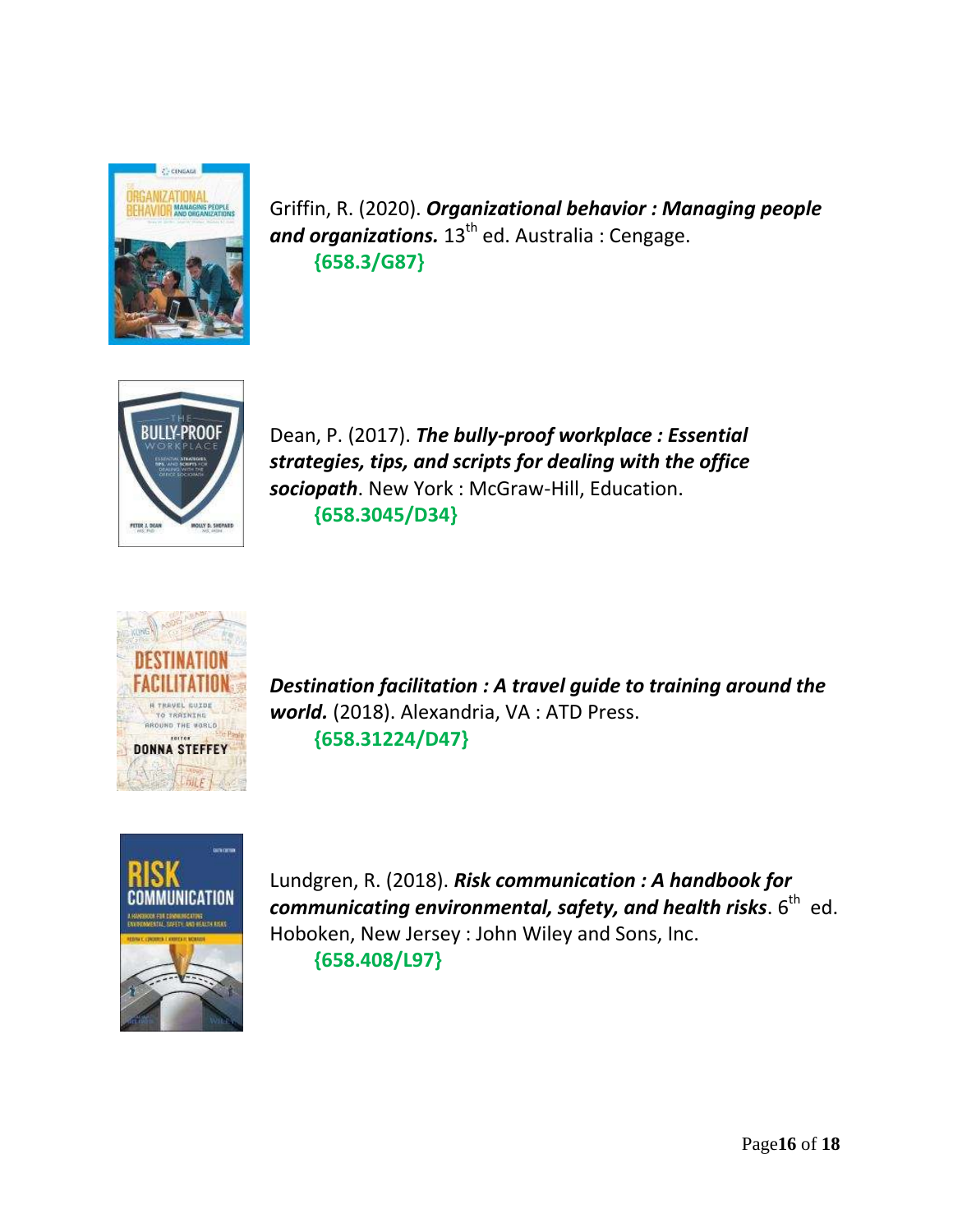![](_page_16_Picture_0.jpeg)

*Managing packaging design for sustainable development : A compass for strategic directions*. (2017). Chichester, UK : John Wiley & Sons.  **{658.564/M31}**

## Chemical Engineering & Related Subject Area

![](_page_16_Picture_3.jpeg)

*Measurement of antioxidant activity & capacity : Recent trends and applications*. (2018). Hoboken, New Jersey, USA : Wiley.  **{664.07/M46}**

![](_page_16_Picture_5.jpeg)

Shaw, I. (2018). *Food safety : The science of keeping food safe.* 2<sup>nd</sup> ed. Hoboken, New Jersey : John Wiley & Sons.  **{664.07/Sh26}**